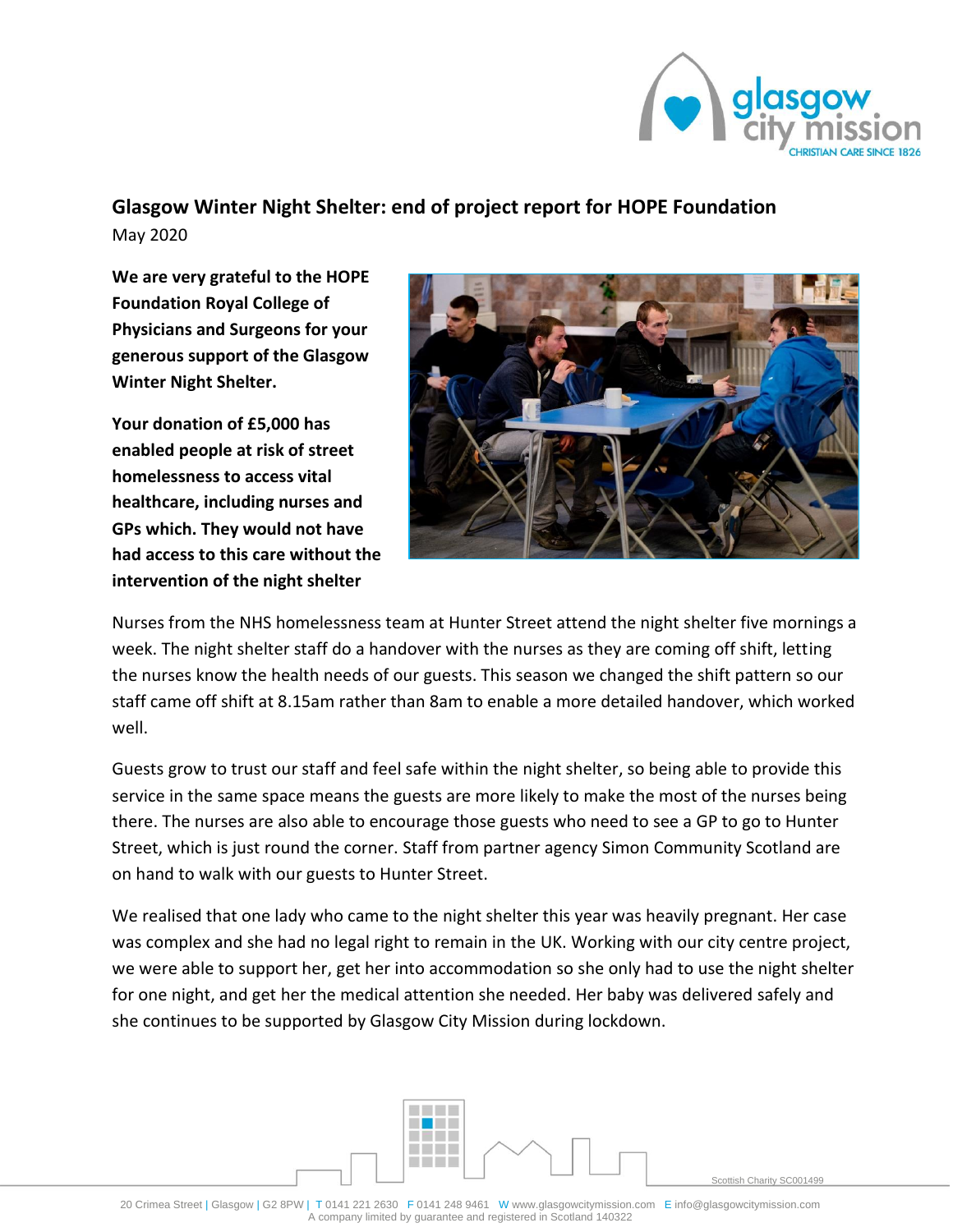

Staff and regular volunteers receive comprehensive training before the night shelter season begins in topics such as first aid, dealing with overdose and suicide awareness.

One evening three of our guests took unwell at the same time, and all three were unresponsive. The team knew how to handle each situation thanks to their training and looked after those guests until paramedics arrived.



This year, we had to use naloxone five times, a significant reduction on last year which saw us use it 17 times. We did, however, see an increase in the use of legal highs. This was a new challenge for the team. We called 999 for an ambulance 19 times, and nine of these calls were for guests who were unresponsive or had a poor response due to having taken a legal high before entering the night shelter. Thanks to the training the team had received, they were able to handle each situation well. Other ambulance call outs were for situations including a guest vomiting blood in his sleep, seizures and a bad foot injury. If these situations had occurred while the guests were on the streets, they could have had very different outcomes.

## **Overview of this year's service**

This season the night shelter opened early, on 28 November, due to particularly cold weather. In total, 606 people stayed at the night shelter this season for more than 3,200 bed nights. We were once again based at the Lodging House Mission on East Campbell Street.

In mid-March, we took the decision to wind down the night shelter early and to press for the Council to house our guests in suitable accommodation where they could safely self-isolate. However, this was accelerated when one guest and one staff member tested positive for Covid-19. The night shelter's last night of operation for this season was therefore Wednesday 18 March. Staff were outside the closed night shelter to help anyone who turned up. We had six people come, and thanks to the hard work of Glasgow City Mission and our partner Shelter, accommodation was found for each of those guests. Night shelter guests have been included amongst a larger group of individuals the Glasgow City Mission Project Team are phoning to help them see they are not



Scottish Charity SC001499